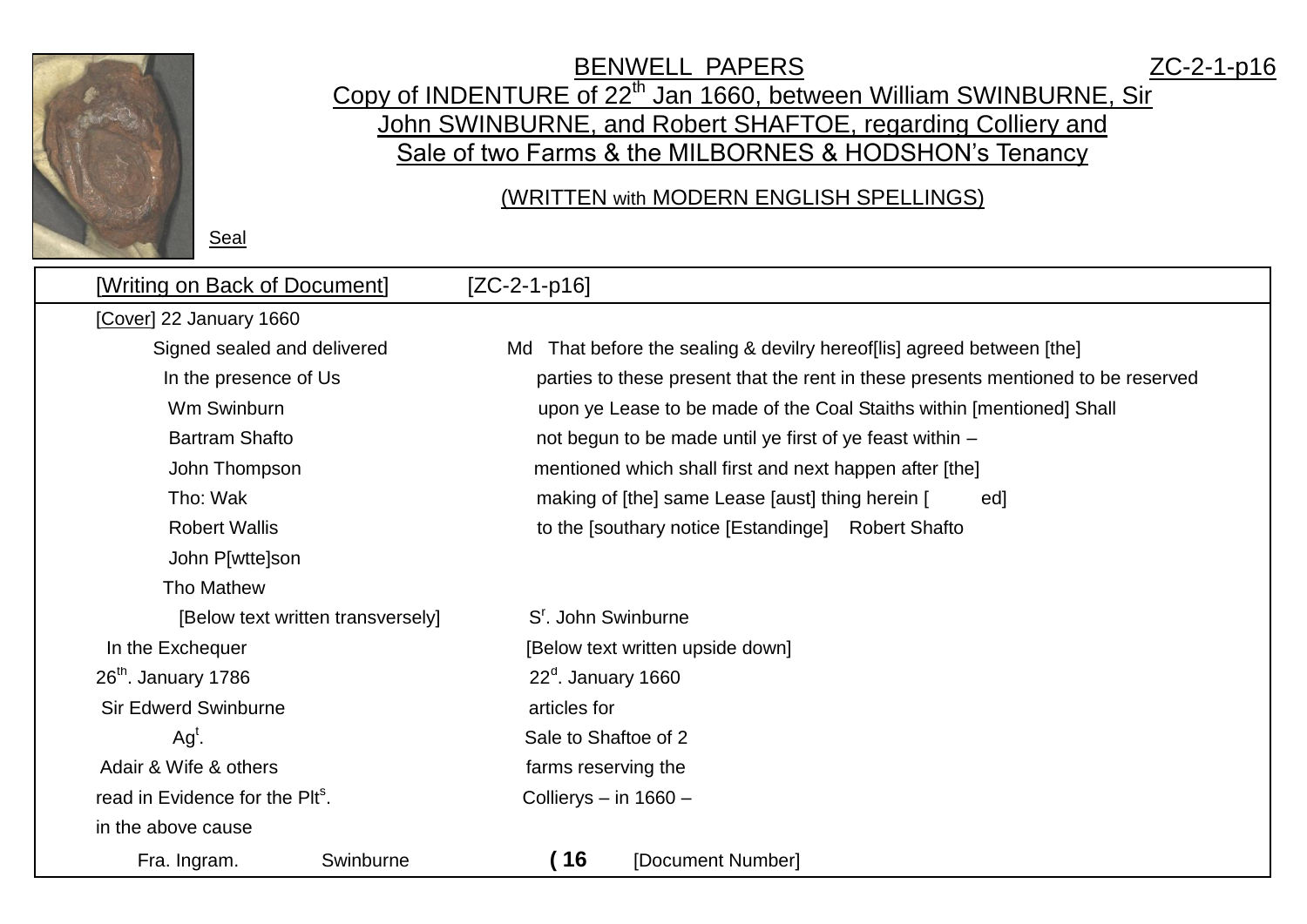**[Line**  $\mathsf{N}^\mathsf{o}$ .]

[DOCUMENT] [ZC-2-1-p16Ba] [ZC-2-1-p16Bb]

1 **Articles** of Agreement Indented made Concluded and Agreed upon the two & twentieth Day of January In the Twelfth year of the Reign of our 2 Sovereign Lord Charles the Second by the / <sup>2</sup> Grace of God of England Scotland France and Ireland King Defender of the Faith. **Between** 3 |William Swinbourne of Hallywell in the County of Durham Esquire and / <sup>3</sup> S<sup>r</sup>: John Swinbourne of Capheaton in the County of Northumberland 4 Baronet, of the one part, And Robert Shaftoe the younger of Benwell in the County of Northumberland  $\#$   $\#$  /  $\#$  Gentleman of the other part are 5 as Follows :- / viz.  $\vert\,\vert$  / <sup>5</sup> Inprimih the said William Swinbourne ^<doth> by and with the Consent of the said S<sup>r</sup>: John Swinbourne testified by his 6  $\,$  being made party to these presents # # for and upon the Consideration here after in these /  $^6$  present mentioned and Expressed for himself his heirs Executors and Administrators and every of them Covenant grant promise and agree to and with the said Robert Shaftoe party to these 7  $\,$  present his heirs /  $^7$  Executors and Administrators and every of them. In manner and form following (that is to say) that the said S<sup>r</sup> John 8 Swinbourne of Capheaton in the said County of Northumberland Baronet shall and will / <sup>8</sup> from time to time and at all times from and after such time as he the said S<sup>r</sup>: John shall Attain and Come to the full age of One and Twenty years upon three Months notice in writing to be left 9 |at Halliwell – # /  $^9$  aforesaid with any Inhabitant or Servant there. And at the reasonable costs and Charges in the Law of him the said Robert 10 Shaftoe his heirs or Assigns or any of them well and Sufficiently Grant Convey / <sup>10</sup> and Assure unto the said Robert Shaftoe his heirs and Assigns for Ever to and for his and their own Proper Use and behove for ever **Else** those two Free hold Messuages Tenements and Farm 11 | holds Commonly / <sup>11</sup> called or known by the name of Swinborne Farms with all and every the houses Lands Grounds Wastes Commons 12 Staiths way-leaves Fishings Fishing places rights Members Hereditaments and Appurtenances  $-$  /  $^{12}$  Whatsoever the there unto belonging or in any wise Appertaining (the Coal-mines Colliery and Scains of Coals within and Under the same with Liberty to sink Pits and Convenient 13 Heap-room there  $/$  <sup>13</sup> only excepted) Situate lying and being in Benwell aforesaid in the said County of Northumberland now in the Several 14 | Tenure Possessions or Occupations of William Milborne Thomas Milborne – / <sup>14</sup> and Matthew Hodshon. Be it by Deed or Deeds indented Enrolled or not Enrolled Fine or Fines with Proclamation or without Deed or Deeds of Fiefment to be Executed with Livery and size in 15 Common  $-$  / <sup>15</sup> Recovery or Recoveries with Single or Double Voucher or Vouchers Release Confirmation or other wise by such other good 16 and Sufficient Conveyances or Assurances in the Law as by the said Robert / <sup>16</sup> Shaftoe his heirs or Assigns or any of them or by her their any of their Counsel Learned in the Law shall be reasonably advised Devised or required with Covenants in such Conveyance or Conveyances 17 Ass[urance] / <sup>17</sup> or Assurances to be Contained that he the said S<sup>r</sup>: John Swinbourne now is and at the time of the Sealing and Delivery of 18 these Presents And at the time of the making of such Conveyance or Conveyances Assurance  $-1^{18}$  or Assurances According to the true Intent and meaning of these presents shall stand and be Lawfully and Rightfully Seized of the said Two Messuages Tenements Farm-holds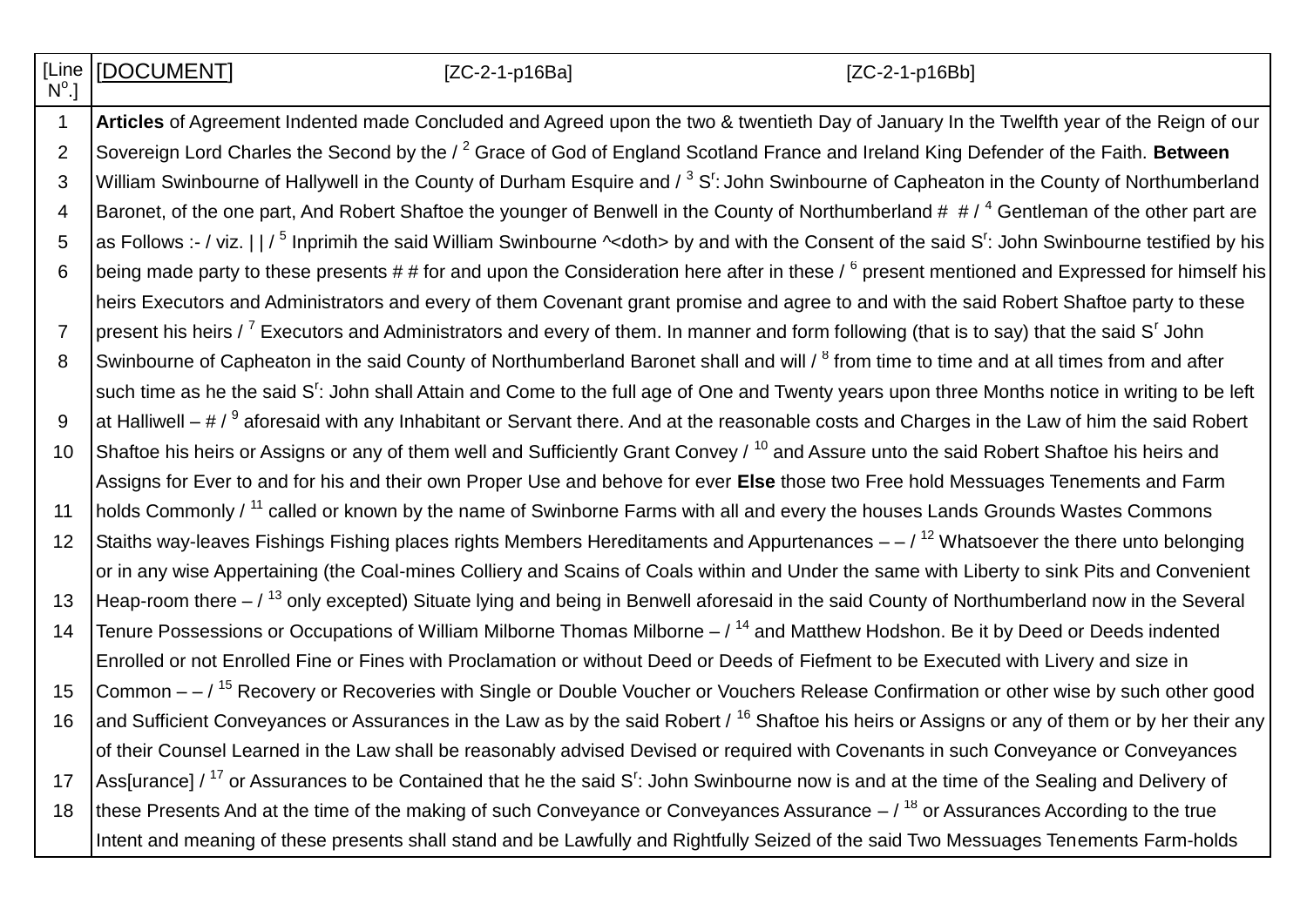- 19 and premises by him to be Conveyed / <sup>19</sup> and Assured as aforesaid of a good Estate therein in in Fee Simple or Fee Tail A**nd** that the said Two
- 20 |Messuages tenements or Farm-holds in Benwell aforesaid by the said S<sup>r</sup>: John Swinbourne to be Conveyed / <sup>20</sup> and assured as aforesaid with their and every of their and every of their Appurtenances now are and be and so from time to time and at all and every time and times
- 21 | hereafter shall remain Continue and be free and / <sup>21</sup> Clear and Freely and Clearly Acquitted Exonerated and Discharged or else well and 22 Sufficiently by the said William Swinburne or his heirs or the said S<sup>r</sup>: John Swinbourne or the heirs of the said S<sup>r</sup>: / <sup>22</sup> John Swinbourne saved Kept harmless and indemnified of and from all former gifts grants Bargains Sales Leases entails Jointures Dowers Mortgages Charges of
- 23 Recusancy debts and duties  $-$  /  $^{23}$  of Record and of and from all other estates titles troubles charges and Encumbrances whatsoever Done or
- 24 Suffered by William Swinbourne now deceased Grand father to the said S': John or the said S': John / <sup>24</sup> Swinbourne or any other person or persons whatsoever lawfully Claiming by from or Under the said William the Grand father or the said S<sup>r</sup> John Swinbourne or either of them
- 25 And further also that the said S<sup>r</sup> / <sup>25</sup> John Swinburne and his heirs shall and will at all and every time and time hereafter upon Such notice to
- 26  $\vert$  be given and at the like Costs and charges as aforesaid make doe Acknowledge Levy suffer and Execute  $\vert$ <sup>26</sup> All and every Such further Conveyance or Conveyances Assurance or Assurances of the said Two Tenements and premises unto the said Robert Shafto and his heirs
- 27 with such Covenants and warranty therein or in /  $^{27}$  X any of them to be Contained as shall be Requisite And as by the said Robert Shafto and
- 28  $\vert$ his heir or his or their Counsel Learned in the Law shall be reasonably advised devised or Required, Provided the same Contain  $\vert^{28}$  no other

or further Warranty. Covenant then only against the parties to such Conveyance or Conveyances Assurance or Assurances and their

29  $\vert$  respective heirs and Assigns  $\sim$  Act> and Estates and the Acts # # #  $\mu$  of the said William –  $\vert$ <sup>29</sup> Swinbourne Deceased Grand father of the said S<sup>r</sup>: John as aforesaid And the said William Swinbourne doth further for him self his heirs Executors and Administrators and every of them 30 Covenant Promise grant and agree to and with the  $-$  /  $30$  said Robert Shafto his heirs Executors and Administrators and every of them That the said Robert Shafto his heirs and Assign and every of them shall and may from henceforth for and until such time as the premises shall be so 31 |well and – / <sup>31</sup> Sufficiently Conveyed and Assured as aforesaid by the said S<sup>r</sup>: John Swinbourne or his heir to the said Robert Shafto and his 32 Heirs According to the true meaning of these present quietly and peaceably have hold occupy / <sup>32</sup> Possess and Enjoy the said two Messuages Tenement or Farm-hold by the said S<sup>r</sup>: John Swinbourne or his heirs to be Conveyed as aforesaid. And the Rents Issues and profits thereof to 33 his and their own Use and behove to take and / <sup>33</sup> Receive without the let suite trouble Molestation interruption expulsion or Eviction of him the 34 Said S<sup>r</sup>: John Swinbourne or his heirs or any person or persons whatsoever claiming by from or under him them or  $-$  /  $^{34}$  any of them or by from or under William Swinbourne before named Grand father of the said S<sup>r</sup>: John Swinbourne. And moreover the said William Swinbourne 35 doth by these presents for himself his heirs Executors and Administrators and every of them / <sup>35</sup> Covenant promise and agree to and with the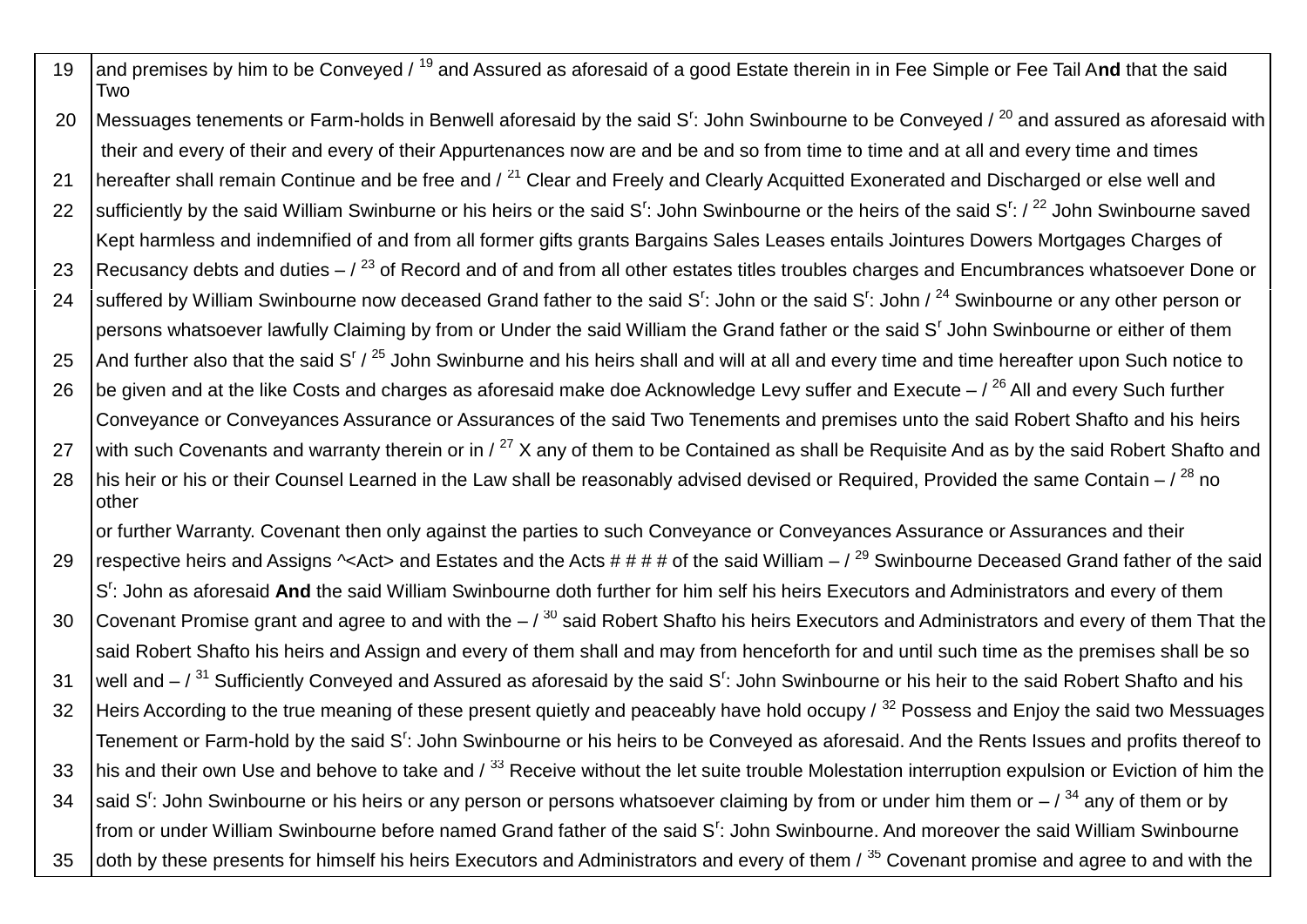said Robert Shafto his heirs Executors and Administrators and Assign and every of them that in case the said S<sup>r</sup>: John Swinbourne shall 36 happen to Die before Such time as he shall Accomplish his full age of one / <sup>36</sup> and Twenty years that then the Respective heirs of the said S<sup>r</sup> : John or such person or persons to whom the right Estate Freehold or Inheritance of and in the said two Freehold Tenements and Farm-holds 37 Shall Appertain or / <sup>37</sup> Come. Shall upon Three Month notice in writing to be left at Halliwell aforesaid with any Inhabitant or Servant there at 38 the like Costs and Charges of the said Robert Shafto as aforesaid well and Sufficiently grant Convey and assure / 38 unto the said Robert Shaftoe and his heir All the said two Messuages Tenements and Farm-holds with their and every of their Appurtenance (Except before 39 Excepted) Be it also by deed or deeds Indented Enrolled or not Enrolled fine or fines with / 39 Proclamation or without. Deed or Deeds of Fiefment to be Executed with Livery and seizing. Common Recovery or Recoveries with single or Double Voucher or Vouchers or by such 40 other good [ ] and Sufficient Conveyance and Assurance  $/$  <sup>40</sup> In the Law As by the said Robert Shafto his heir or Assigns or his or their x x x x x x x x Counsel Learned in the Law shall be reasonably advised devised or required. And that the said Robert Shaftoe his heirs and Assigns 41 |[shall] / <sup>41</sup> Accordingly in case the said S<sup>r</sup>: John Swinbourne shall Die before his full age as aforesaid from and after the death of the said S<sup>r</sup>: 42 John Swinbourne and until the said Two Tenements and premises with the appurtenance shall be so Conveved / <sup>42</sup> as aforesaid to the said Robert Shaftoe and his heir by the said heir of the said S<sup>r</sup>: John or such person or persons to whom the estate right Freehold and Inheritance 43  $\vert$  of and in the premises shall Appertain and come to quietly and peaceably have hold occupy /  $^{43}$  possess and enjoy the said two Tenements or Farm holds and all other the said premises to be Conveyed as aforesaid (Except before excepted) and the rents Issue and profits thereof to 44 Itake and receive to his and their own use without the Lawful / <sup>44</sup> Let Suite trouble Denial molestation Interruption Expulsion or Eviction of the heirs of the said Sr: John or of any such person or persons to whom the right estate Freehold and Inheritance shall appertain or come to as 45 |aforesaid and Freed from – / <sup>45</sup> all Charges and Encumbrance whatsoever Done Committed or Suffered by the heirs of the said S<sup>r</sup>: John or any of them or by any such person or persons whatsoever to whom the Estate right Free-hold and Inheritance of and in the premises shall 46 Appertain and / <sup>46</sup> come And further that he the said William Swinbourne shall upon request put the said Robert Shafto in to the full quiet and peaceable possession of the premise by the [Adornment] of the present Tenement or otherwise as shall be reasonably required And as a 47 | [turlge] / <sup>47</sup> and Additional Security that the said two Messuage Tenement or Farm-hold and premises with the appurtenance shall be 48 Conveyed made over and Assured to the said Robert Shaftoe and his heir According to the purport true Intent and meaning / <sup>48</sup> of these presents the said William Swinbourne doth for himself his heirs Executors and Administrators and every of them Covenant promise and agree to and with the said Robert Shaftoe his heirs Executors and Administrators and every of them that he the said William Swinburne shall [upon]  $49$   $\frac{1}{49}$  request after the sealing and delivery of these present by Indenture of Demise under his hand and seal well and sufficiently Demise grant 50 and Farm Let unto the said Robert Shafto his Executors Administrators and Assigns All that part of his Capital Messuages / <sup>50</sup> or Tenement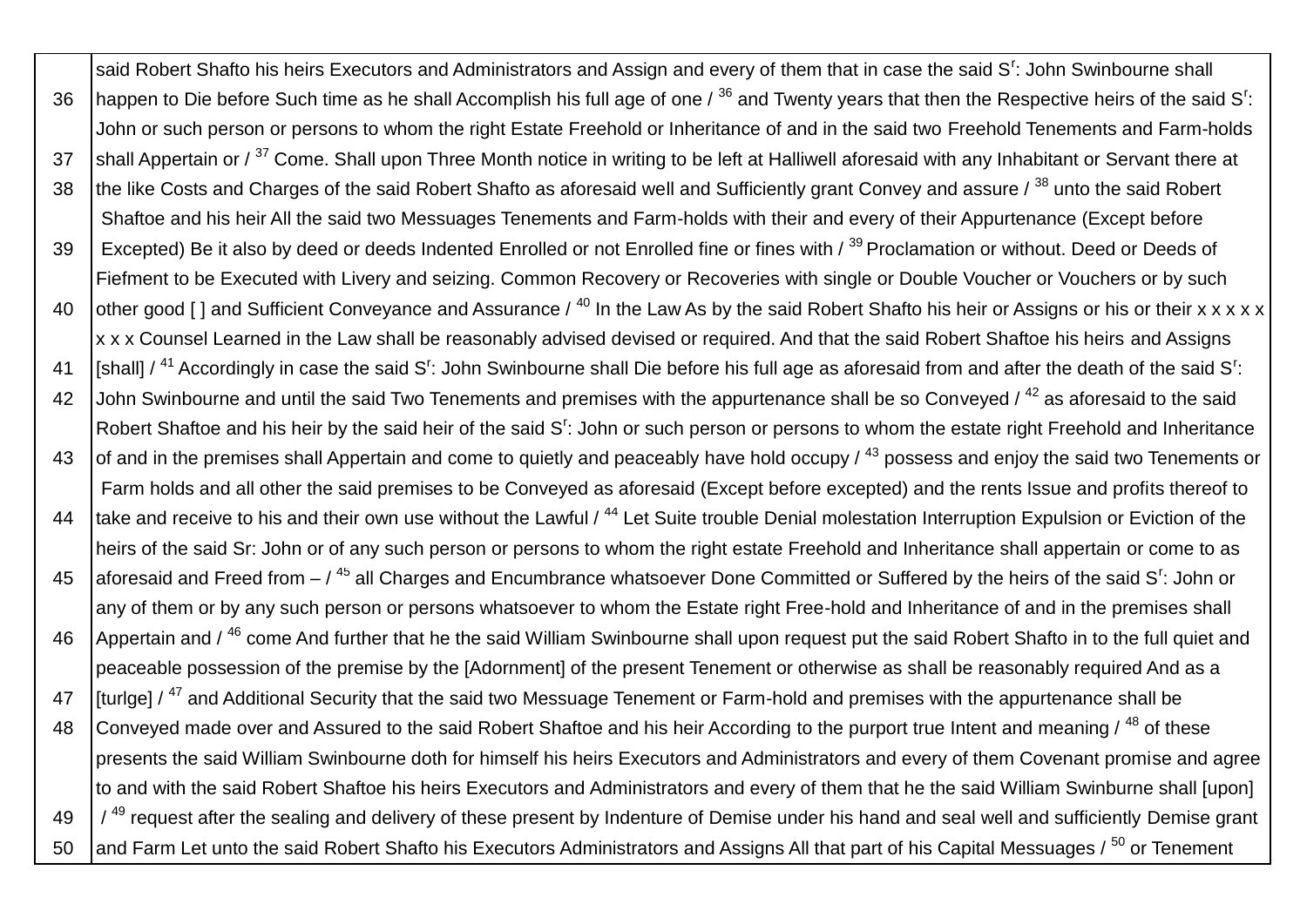with the appurtenance called Halliwell [adjacent-to] new Nafferton in the said County of Durham now in the Possession or occupation of 51 William Robinson To hold from the making the same Indenture unto the full end and term of Five hundred year fully to be Complete / <sup>51</sup> and ended And that the said William Swinbourne shall therein Covenant that he is then seized in Fee of the same Premises so to be demised And 52 has power to let the same with such other Covenants therein As shall be needful to be given by the said William Swinborne to the /  $^{52}$  said Robert Shafto nevertheless under this Condition and Proviso in the same Indenture of lease to be expressed and mentioned that if the said 53 two Tenements in Benwell shall be Conveyed to the said Robert Shaftoe in manner as aforesaid # According to the Purport and / <sup>53</sup> true meaning of these presents and the said William Swinbourne his heir Executors and Administrators shall perform fulfil and Keep all and every the Covenants Articles and agreements. In these presents Mentioned and on their and every of their parts to be observed performed fulfilled 54 and /<sup>54</sup> [kept] then the said Indenture of Demise so to be made as aforesaid to be void and of no effect And with this further Covenant in the 55 Said Indenture by the said Robert Shafto that until the same Condition be broken the said William Swinbourne his heirs and Assign / <sup>55</sup> shall quietly hold and enjoy the said premise so to be demised as a [true C to] receive the rent Issue and profit thereof to his and their 56 own use anything herein Contained or in  $\sim$ the> said Indenture to be Contained Notwithstanding And that upon performance of  $\sqrt{56}$  the said Proviso or Condition the Mortgage to be delivered ^<[vpptanetanccle]> **In [consideration**]of all which premises the said Robert Shafto [hold 57 for] himself his heirs Executors and Administrators and every of them Covenant grant [promise] and agree to and with the said / <sup>57</sup> William Swinbourne his heirs Executors and Administrators and every of them that he the said Robert Shafto his Executors Administrators or Assigns or [some of them] Shall and will well and truly Content & pay or cause to be paid unto the said William Swinbourne party to these presents his 58 L Executors Administrators / <sup>58</sup> or Assigns for and on the behalf and for the Use of the said S<sup>r</sup>:John Swinbourne the whole and Just Sum of one thousand pound of Lawful money of England In manner & form following. (that is to say) Seven hundred pounds part thereof upon the sealing 59 and /<sup>59</sup> delivery of these presents Articles of Agreement. and one hundred pound more of the said Sum of One Thousand Pound At or before 60 the feast of Pentecost now next coming after the Date hereof or within Fourteen days next after the said feast of Pentecost /  $^{60}$  and two hundred pound more Residue and remainder of the said Sum of One Thousand pound At or before the feast of S<sup>t</sup>: Martin the Bishop in Winter 61 which shall be In the year of our Lord one thousand Six hundred Sixty and one or within Fourteen /  $^{61}$  days next after the said feast of St: Martin the Bishop in Winter which for [securing] the payment of which Said sum of one hundred pound and two hundred pound at the 62 respective days and times aforesaid the said Robert Shaftoe party to these  $/$ <sup>62</sup> present together and with Robert Shafto of Newcastle upon Tyne Merchant and Alderman and father of the said Robert. Shall become bound unto the said William Swinbourne in several bonds in the 63 Several [Penalty] sum Double the sa[w] / <sup>63</sup> said Principal money of one hundred pound and two hundred pound. Also the said Robert Shaftoe doth for himself his hires Executors and Administrators and every of them further Covenant promise and agree by these present to and with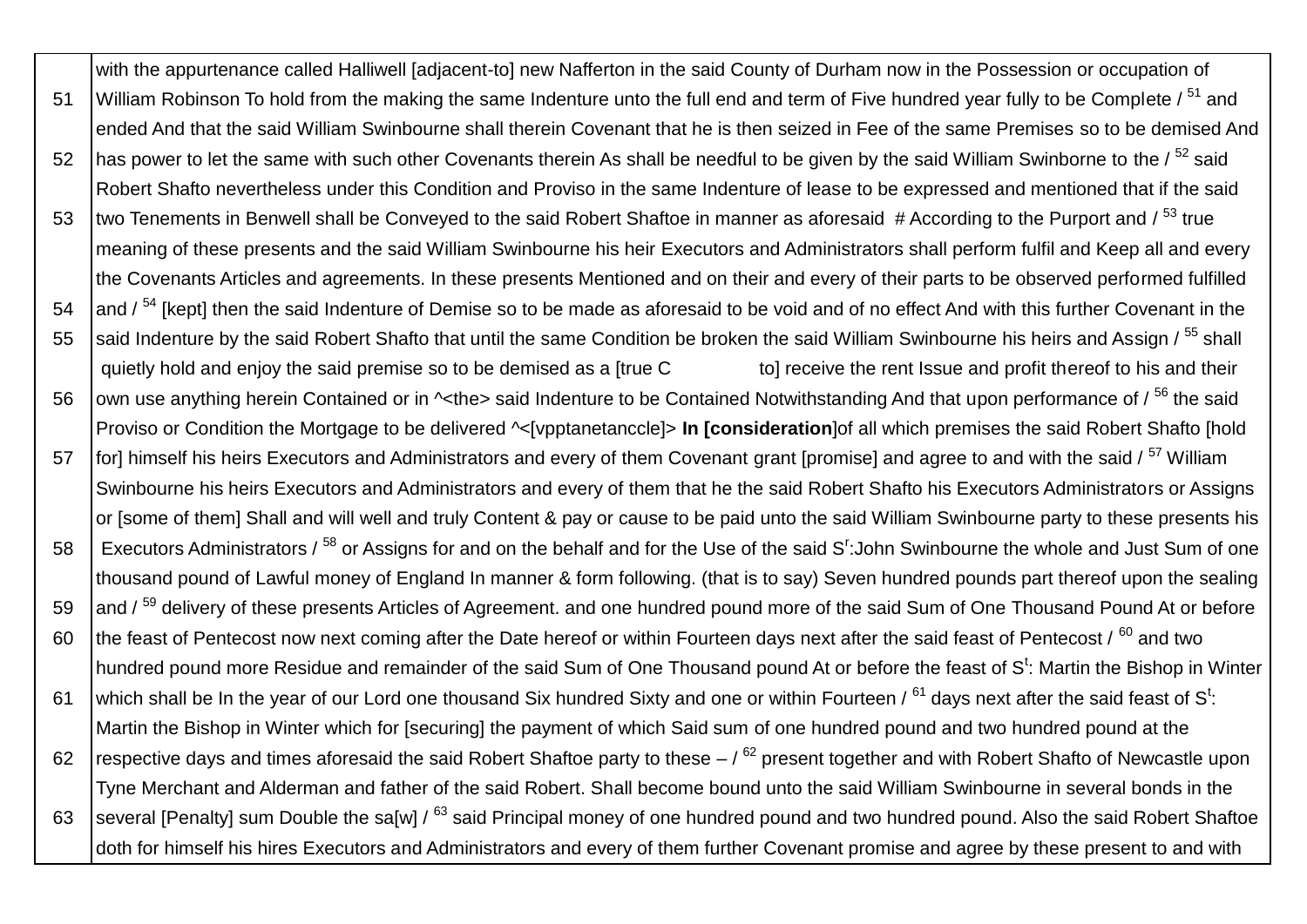| 64 | the said William Swinbourne his Executors and Administrators and every of them That / <sup>64</sup> he the said Robert Shafto his heir or Assign shall                |
|----|-----------------------------------------------------------------------------------------------------------------------------------------------------------------------|
|    | and will at any time hereafter upon [guift] demise grant and to Farm Let unto the said S': John Swinbourne his Executors Administrators and                           |
|    | Assign all and every the Coal staith and staiths now erected and built upon any the lands or grounds belonging to the said two -                                      |
| 65 | / <sup>65</sup> Messuage and Farm-hold above mentioned or either of them And also free [Carrage] Way-leave with horses Carts wanes or any & other                     |
|    | Carriages in over along and through the lands and ground of or belonging to the said two Farm holds or either of them (It being the express                           |
| 66 | declaration and / <sup>66</sup> agreement of all Parties [here] to that the said S <sup>r</sup> : John Swinbourne shall [not<br>or] have [way-leave] for any horses   |
|    | Cart or Carriage for leading or Carrying of Coals over any other the lands of the said Robert Shafoe party to these presents without giving                           |
| 67 | reasonable satisfaction to the said Robert / <sup>67</sup> Shaftoe his heirs or Assign for the same) for the leading and carrying of [Coal or Coals ] shall           |
|    | be wrought and gotten forth of the said S <sup>r</sup> : John Swinbourne his Coal-mines in Benwell aforesaid. To hold the said Coal-staith and staiths and            |
| 68 | way-leave for the term of one and forty years [Convening] / <sup>68</sup> from the date of these present at and under the yearly rent of Eight [pounds]               |
|    | [paid At] half yearly at Whitsun-day and Martinmas by equal Portions the first payment to begin at Whitsun day next the said S <sup>r</sup> :John                     |
| 69 | Swinbourne his heirs and Assigns giving full Satisfaction unto the said Robert / 69 Shafto his heirs or Assigns for all such spoil of Meadow or                       |
|    | Corn as shall be Committed upon the said Two Tenements or Farm-holds or any part thereof by reason of the said way-leave demised as                                   |
| 70 | aforesaid. Provided and upon Condition that if the said S <sup>r</sup> :John Swinbourne his Heirs Executors Administrators / <sup>70</sup> or Assigns do at any[time] |
|    | within the first Ten years of the said term dislike to hold the said Lease for all the said one and forty years that then upon Six months notice                      |
| 71 | given of such his or their dislike the same Lease shall Cease and deter in in with a Covenant from the said Robert Shaftoe / <sup>71</sup> in the same                |
|    | Lease to be [inserted] that if at the end of the said One and forty years he the said S <sup>r</sup> :John Swinbourne his heir Executors Administrators               |
|    | Adm's: or Assigns be desirous to have a new lease of the said Staith-room and way-leave for other one and forty years Commencing after the                            |
| 72 | expiration $7^{2}$ of the same first Lease or determination – there of as aforesaid that then the said Robert Shaftoe his Heirs or Assigns shall                      |
|    | upon request make grant such new Lease unto the said S <sup>r</sup> : John Swinbourne his heirs Executors or Assigns At and for the same rent of Eight                |
| 73 | / <sup>73</sup> Pound per [Annum] and under the Covenants and Conditions above mentioned he the said S <sup>r</sup> :John Swinbourne his heir or Assigns only         |
| 74 | paying the charge of drawing such new Lease as aforesaid In Witness where of the said parties to these Present / 74 Interchangeably hand                              |
|    | sett their hands and seales the day and yeare first above written 1660                                                                                                |
| 75 | <b>Robert Shafto</b>                                                                                                                                                  |
|    | [ZC-2-1-p16Bc]<br>[ZC-2-1-p16Bd]                                                                                                                                      |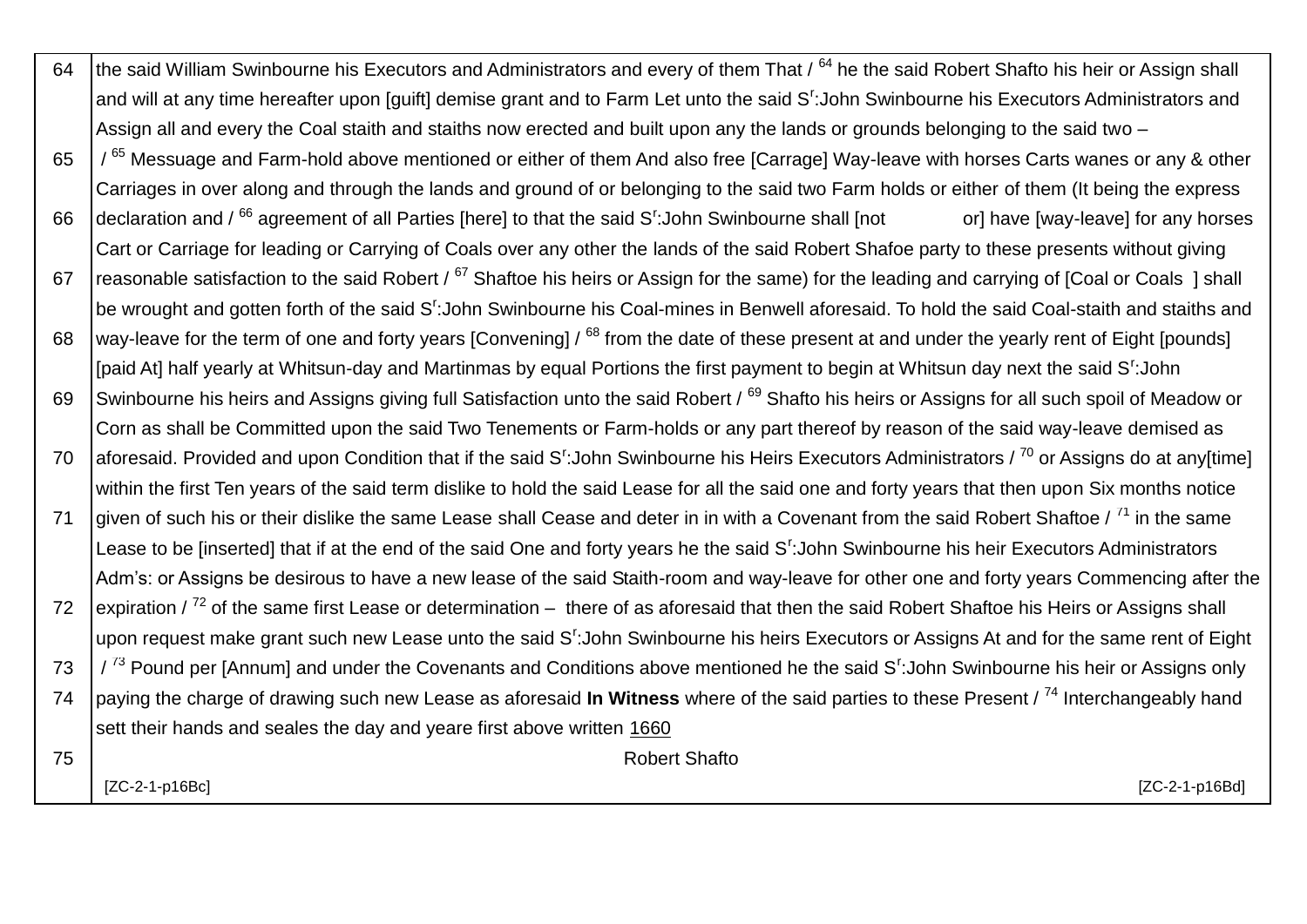## (WRITTEN with OLD ENGLISH SPELLINGS)

|                       | [Writing on Back of Document]                                                                                  |           |                                                                                                                                   | $[ZC-2-1-p16]$                                                                 |                   |                                                                       |                                                                                                                                           |  |  |
|-----------------------|----------------------------------------------------------------------------------------------------------------|-----------|-----------------------------------------------------------------------------------------------------------------------------------|--------------------------------------------------------------------------------|-------------------|-----------------------------------------------------------------------|-------------------------------------------------------------------------------------------------------------------------------------------|--|--|
|                       | [Cover] 22 January 1660                                                                                        |           |                                                                                                                                   |                                                                                |                   |                                                                       |                                                                                                                                           |  |  |
|                       | Signed sealed and delivred                                                                                     |           |                                                                                                                                   |                                                                                |                   | That before the sealeinge & delivry hereof [lis] agreed between [the] |                                                                                                                                           |  |  |
|                       | In the p <sup>r</sup> seance of Vs                                                                             |           |                                                                                                                                   | parties to theise p'sent that ye rent in these p'sents menconed to be reserved |                   |                                                                       |                                                                                                                                           |  |  |
|                       | Wm Swinburn                                                                                                    |           | vpon ye Lease to be made of the Cole Stayths within [mentoned] Shall<br>not begun to be made vntill ye first of ye feast within - |                                                                                |                   |                                                                       |                                                                                                                                           |  |  |
|                       | <b>Bartram Shafto</b>                                                                                          |           |                                                                                                                                   |                                                                                |                   |                                                                       |                                                                                                                                           |  |  |
|                       | John Thompson<br>Tho: Wak<br><b>Robert Wallis</b>                                                              |           | mentoned which shall first and next happen after [the]<br>makeinge of [the] same Lease [aust] thing] herein [<br>ed]              |                                                                                |                   |                                                                       |                                                                                                                                           |  |  |
|                       |                                                                                                                |           |                                                                                                                                   |                                                                                |                   |                                                                       |                                                                                                                                           |  |  |
|                       |                                                                                                                |           |                                                                                                                                   | to ye [southary notice [Estandinge] Robert Shafto                              |                   |                                                                       |                                                                                                                                           |  |  |
|                       | John P[wtte]son                                                                                                |           |                                                                                                                                   |                                                                                |                   |                                                                       |                                                                                                                                           |  |  |
|                       | Tho Mathew                                                                                                     |           |                                                                                                                                   |                                                                                |                   |                                                                       |                                                                                                                                           |  |  |
|                       | [Below text written transversely]<br>In the Exchequer                                                          |           | S <sup>r</sup> . John Swinburne                                                                                                   |                                                                                |                   |                                                                       |                                                                                                                                           |  |  |
|                       |                                                                                                                |           | [Below text written upside down]                                                                                                  |                                                                                |                   |                                                                       |                                                                                                                                           |  |  |
|                       | $26th$ . January 1786                                                                                          |           | $22d$ . January 1660                                                                                                              |                                                                                |                   |                                                                       |                                                                                                                                           |  |  |
|                       | <b>Sir Edwerd Swinburne</b><br>$Agt$ .<br>Adair & Wife & others<br>read in Evidence for the Plt <sup>s</sup> . |           | articles for                                                                                                                      |                                                                                |                   |                                                                       |                                                                                                                                           |  |  |
|                       |                                                                                                                |           | Sale to Shaftoe of 2                                                                                                              |                                                                                |                   |                                                                       |                                                                                                                                           |  |  |
|                       |                                                                                                                |           | farms reserving the                                                                                                               |                                                                                |                   |                                                                       |                                                                                                                                           |  |  |
|                       |                                                                                                                |           | Collierys - in 1660 -                                                                                                             |                                                                                |                   |                                                                       |                                                                                                                                           |  |  |
|                       | in the above cause                                                                                             |           |                                                                                                                                   |                                                                                |                   |                                                                       |                                                                                                                                           |  |  |
|                       | Fra. Ingram.                                                                                                   | Swinburne |                                                                                                                                   | (16                                                                            | [Document Number] |                                                                       |                                                                                                                                           |  |  |
| [Line<br>$N^{\circ}.$ | [DOCUMENT]                                                                                                     |           | $[ZC-2-1-p16Ba]$                                                                                                                  |                                                                                |                   | $[ZC-2-1-p16Bb]$                                                      |                                                                                                                                           |  |  |
| 1                     | Soveraigne Lord Charles the Second by the                                                                      |           |                                                                                                                                   |                                                                                |                   |                                                                       | Articles of Agreement Indented made Concluded and Agreed vpon the two & twentith Day of January In the Twelfth yeare of the Raigne of our |  |  |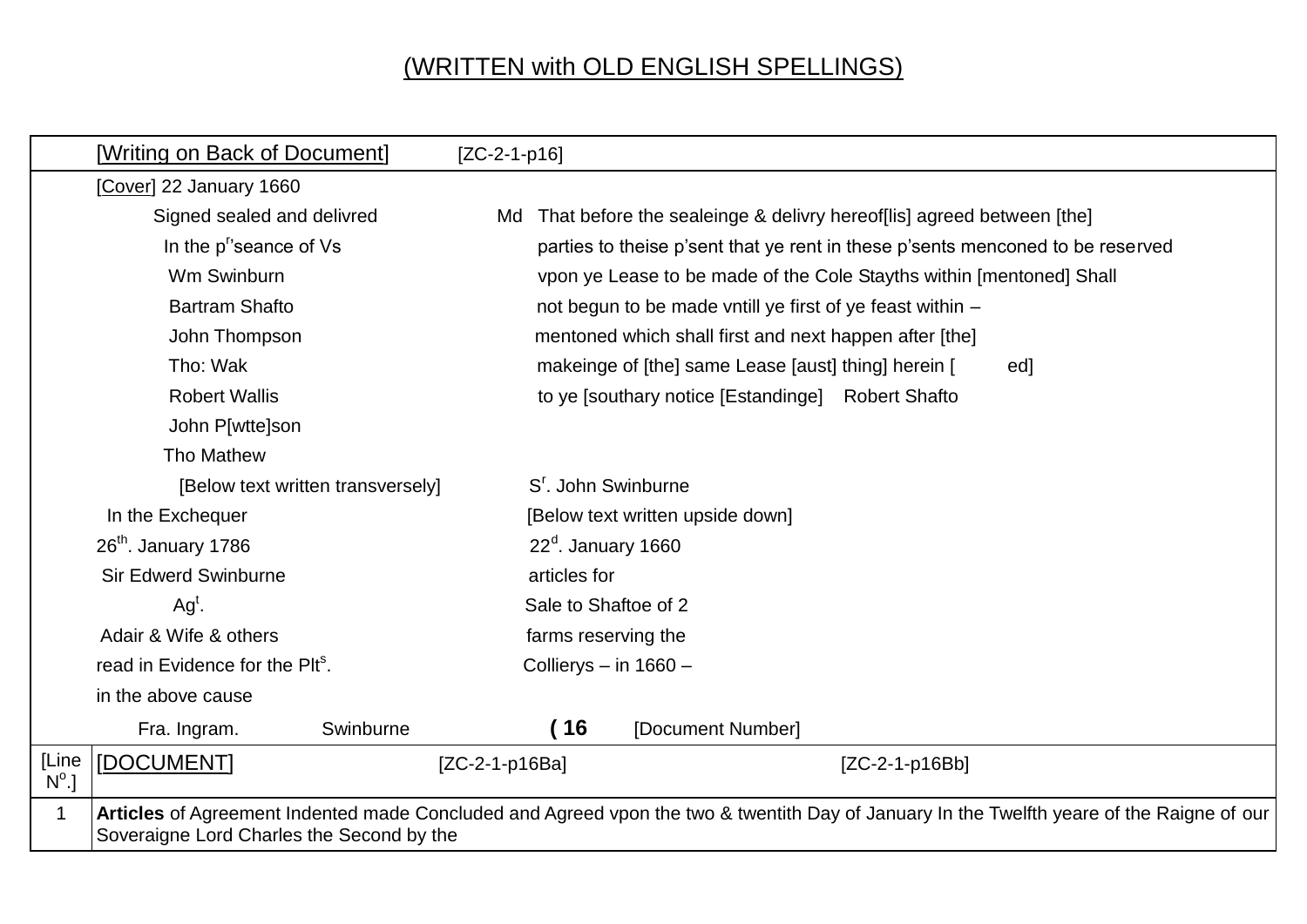- 2 Grace of God of England Scotland France and Ireland King Defender of the Faith. **Between** William Swinbourne of Hallywell in the County of Durham Esquire and
- 3 S':John Swinbourne of Caphaton in the County of Northumberland Barronet, of the one parte, And Robert Shaftoe the younger of Benwell in the County of Northumberland // //
- 4 Gentleman of the other parte are as Followeth :- / viz. | |
- 5 |Inprimih the said William Swinbourne ^<doth> by and with the Consent of the said S<sup>r</sup>: John Swinbourne testifyed by his being made party to these p'sents # # for and vpon the Consideratione here after in thise
- 6 presente mentioned and Expressed for himselfe his heires Executors and Administrators and every of them Covenant grant promise and agree to and with the said Robert Shaftoe party to these p'sent his heires
- 7 | Executors and Administrators and every of them. In manner and forme following (that is to say) that the said S' John Swinbourne of Capheaton in the said County of Northumberland Barronet shall and will
- 8 | from time to time and at all times from and after such time as he the said S<sup>r</sup>: John shall Attaine and Come to the full age of One and Twenty years vpon three Months notice in writeing to be left at Halliwell – #
- 9 aforesaid with any Inhabitant or Servant there. And at the reasonable costs and Charges in the Lawe of him the said Robert Shaftoe his heires or Assignes or any of them well and Sufficently Grant Convey
- 10 and Assure vnto the said Robert Shafto his heires and Assignes for Ever to and for his and their owne Proper Vse and behoofe for ever **Uls** those two Free hold Messuages Tenements and Farme holds Com'only
- 11 called or knowne by the name of Swinborne Farmes with all and every the houses Lands Grounds Wasts Com'ons Staiths wayleaves Fishings Fishing places rights Members Hereditaments and Appurtinances – –
- 12 Whatsoever the there vnto belonging or in any wise Appertaineing (the Colemines Colyery and Scaines of Coles within and Vnder the same with Liberty to sinck Pitts and Convenient Heaperoome there -
- 13 | only excepted) Scituate Iving and being in Benwell aforesaid in the said County of Northumberland now in the Severall Tenure Possessions or Occupations of William Milborne Thomas Milborne –
- 14 and Mathew Hodshon. Bee it by Deed or Deeds indented Inrolled or not Inrolled Fine or Fines with Proclamacone or without Deed or Deeds of Feoffment to be Executed with Livery and seiz in Com'on – –
- 15 Recovery or Recoveryes with Single or Double Voucher or Vouchers Release Confirmation or other wise by such other good and Sufficent Conveyances or Assureances in the Lawe as by the said Robert
- 16 Shafto his heirs or Assignes or any of them or by her their any of their Councell Learned in the Law shall be reasonably advised Devised or required with Covenants in such Conveyance or Conveyances Ass[ureance]
- 17 or Assureances to be Conteyned that he the said S': John Swinbourne now is and at the tyme of the Sealeing and Delivery of these P'sents And at the time of the making of such Conveyance or Converyances Assureance –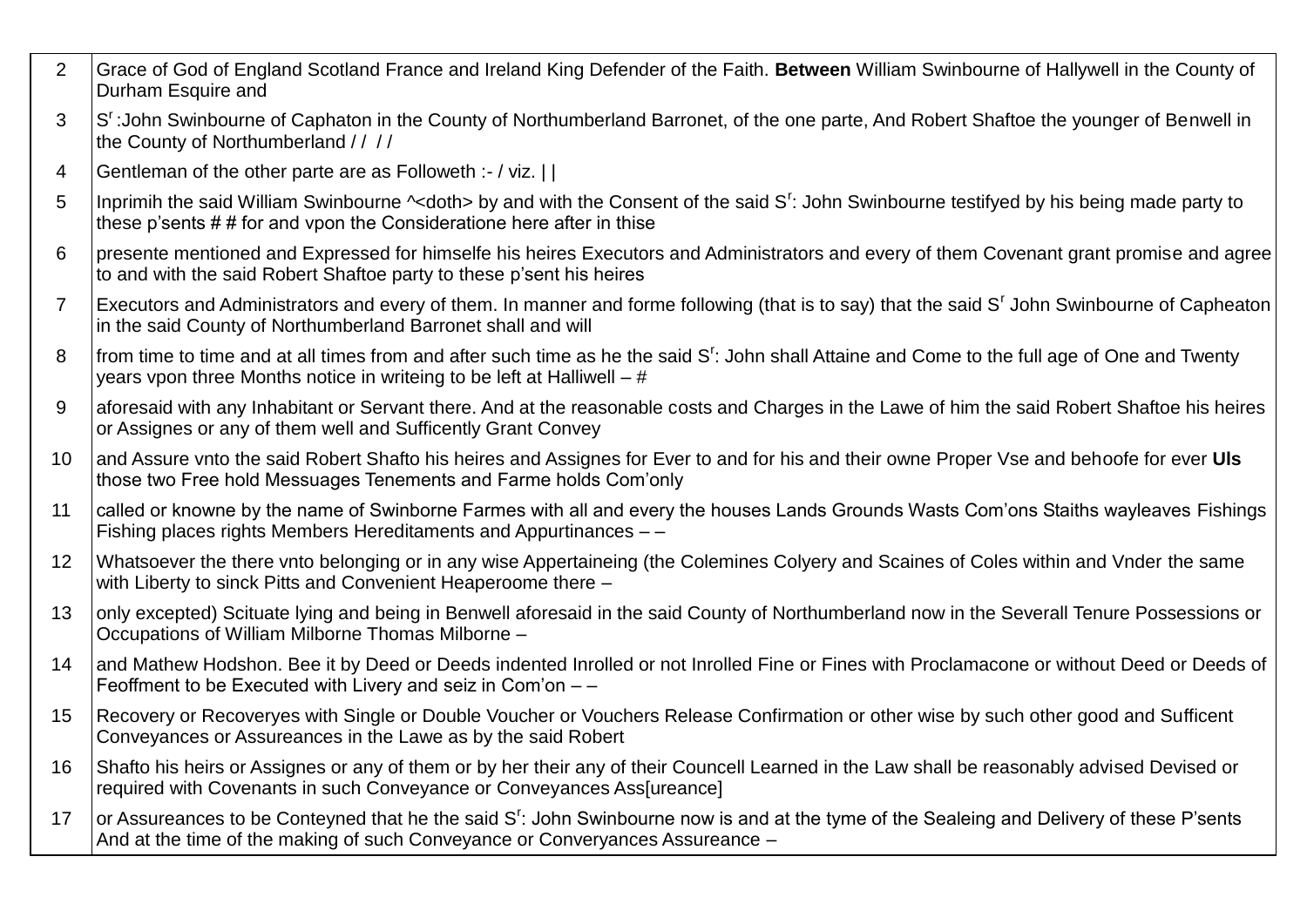- 18 or Assureances According to the true Intent and meaneing of these p'sents shall stand and be Lawfully and Rightfully Seized of the said Two Messuages Tenements Farmeholds and p'mises by him to be Conveyed
- 19 and Assured as aforesaid of a good Estate therein in in Fee Simple or Fee Tayle **Und** that the said Two Messuages tenements or Farmeholds in Benwell aforesaid by the said  $S<sup>r</sup>$ : John Swinbourne to be Conveyed
- 20 and assured as aforesaid with their and every of their and every of their Appurtinances now are and be and soe from tyme to time and at all and every time and times hereafter shall remaine Continue and be free and
- 21 Cleare and Freely and Clearely Acquitted Exonerated and Discharged or els well and sufficently by the said William Swinburne or his heires or the said  $S^r$ : John Swinbourne or the heires of the said  $S^r$ :
- 22 John Swinbourne saved Kept harmless and indempnifyed of and from all former guifts grants Bargaines Sales Leases intailes Joyntures Dowers Mortgages Charges of Recusancy debts and duties –
- 23 of Record and of and from all other estates titles troubles charges and Incombrances whatsoever Don or suffered by William Swinbourne now deceased Grand father to the said S<sup>r</sup>: John or the said S<sup>r</sup>: John
- 24 Swinbourne or any other person or persons whatsoever lawfully Claimeing by from or Vnder the said William the Grand father or the said S<sup>r</sup> John Swinbourne or either of them Vnd further also that the said S<sup>r</sup>
- 25 John Swinburne and his heires shall and will at all and every time and time hereafter vpon Such notice to be given and at the like Costs and charges as aforesaid make doe Acknowledge Levy suffer and Execute –
- 26 All and every Such further Convevance or Convevances Assureance or Assureances of the said Two Tenements and p'mises vnto the said Robert Shafto and his heires with such Covenants and warrantie therein or in
- 27 X any of them to be Contained as shall be Requisite And as by the said Robert Shafto and his heire or his or their Councell Learned in the Lawe shall be reasonably advised devised or Required, Provided the same Containe –
- 28 noe other or further Warrantie. Covenant then only against the parties to such Conveyance or Conveyances Assureance or Assureances and their respective heires and Assignes ^<Act> and Estates and the Acts # # # # of the said William –
- 29 Swinbourne Deceased Grand father of the said S<sup>r</sup>: John as aforesaid **Und** the said William Swinbourne doth further for him self his heires Exec's: and Adm's: and every of them Covenant Promise grant and agree to and withi the –
- 30 Isaid Robert Shafto his heirs Exec's: and Adm's: and every of them That the said Robert Shafto his heires and Assigne and every of them shall and may from henceforth for and vntill such tyme as the p'mises shall be soe well and -
- 31 Sufficently Conveyed and Assured as aforesaid by the said S<sup>r</sup>: John Swinbourne or his heire to the said Robert Shafto and his Heires According to the true meaneing of these p'sent quietly and peaceably have hold occupy
- 32 Possesse and Enioy the said two Messuages Tenem<sup>t</sup> or Farmeholde by the said S<sup>r</sup>: John Swinbourne or his heires to be Conveyed as aforesaid. And the Rents Issues and profitts thereof to his and their owne Vse and behoofr to take and
- 33 Receive without the lett suite trouble Molestacon interuption expulsion or Eviction of him the said S<sup>r</sup>: John Swinbourne or his heires or any person or persons whatsoever clameing by from or vnder him them or –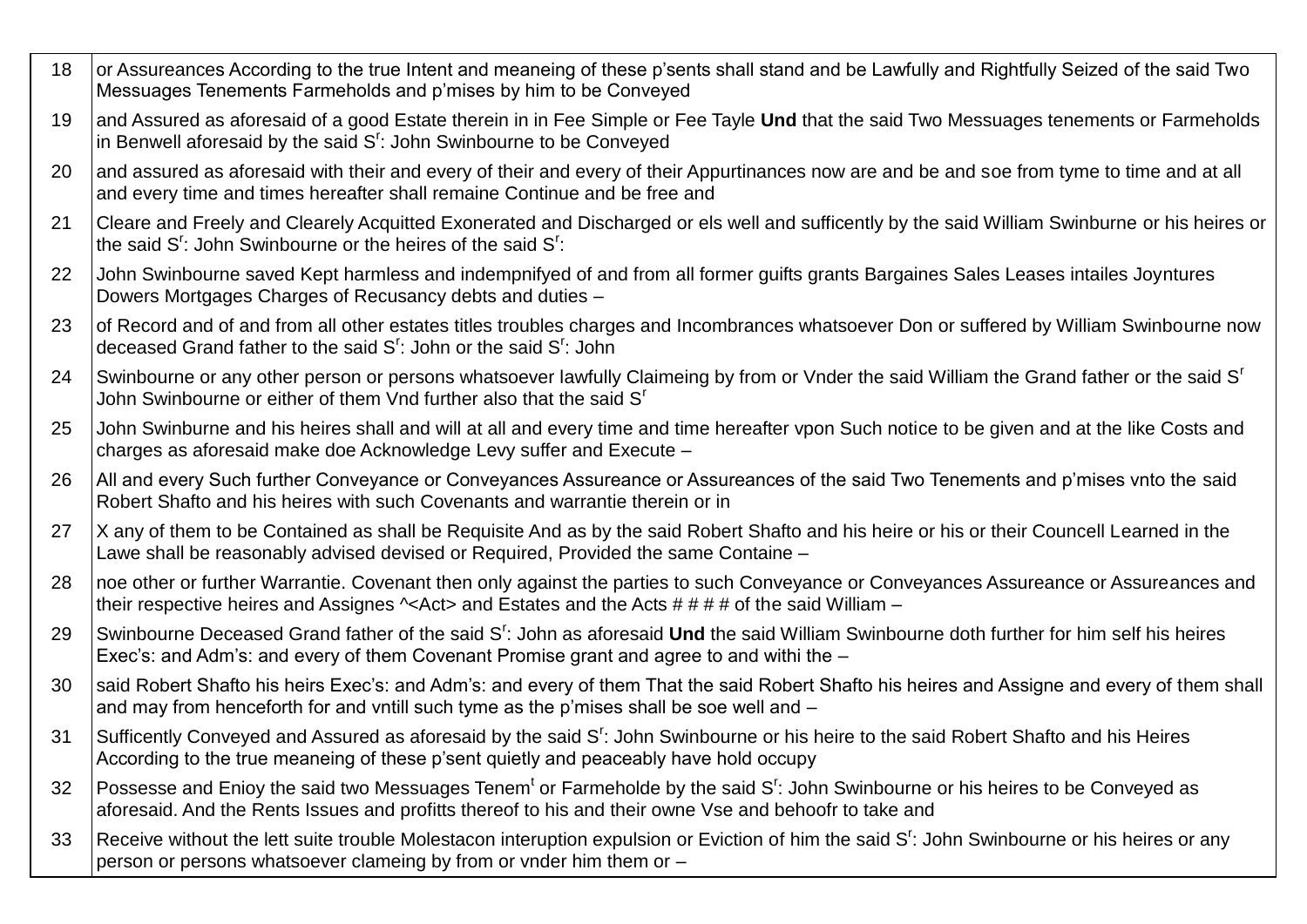- 34 |any of them or by from or vnder William Swinbourne before named Grand father of the said S<sup>r</sup>: John Swinbourne. And moreover the said William Swinbourne doth by these p'sents for himselfe his heires Exec's: and Adm's: and every of them
- 35 Covenant promise and agree to and with the said Robert Shafto his heires Exec's: and Adm's: and Assigne and every of them that in case the said S<sup>r</sup>: John Swinbourne shall happen to Dye before Such tyme as he shall Accomplish his full age of one
- 36  $\,$  and Twenty yeares that then the Respective heires of the said S<sup>r</sup>: John or such person or persons to whom the right Estate Freehold or Inheritance of and in the said two Freehold Tenements and Farme holds shall Appertaine or
- 37 Come. Shall vpon Three Monthe notice in writeing to be left at Halliwell aforesaid with any Inhabitant or Servant there att the like Costs and Charges of the said Robert Shafto as aforesaid well and Sufficently grant Convey and assure
- 38 Vnto the said Robert Shaftoe and his heire All the said two Messuages Tenem<sup>ts</sup>: and Farmeholds with their and every of their Appurtinance (Except before Excepted) Be it also by deed or deede Indented Inrolled or not Inrolled fyne or fynes with
- 39 Proclamacon or without. Deed or Deeds of feoffm<sup>t</sup>: to be Executed with Livery and seizin. Com'on Recovery or Recoveries with single or Double Voucher or Vouchers or by such other good [ ] and Sufficent Conveyance and Assureance
- 40 In the Law As by the said Robert Shafto his heire or Assignes or his or their x x x x x x x x x Councell Learned in the Law shall be reasonably advised devised or required. And that the said Robert Shaftoe his heires and Assignes [shall]
- 41 Accordingly in case the said S<sup>r</sup>: John Swinbourne shall Dye before his full age as aforesaid from and after the death of the said S<sup>r</sup>: John Swinbourne and vntil the said Two Tenem<sup>ts</sup> and p'mises with thappurtinance shall be soe Conveyed
- 42  $\,$  as aforesaid to the said Robert Shaftoe and his heire by the said heire of the said S<sup>r</sup>: John or such person or persons to whom the estate right Freehold and Inheritance of and in the p'mises shall Appertaine and come to quietly and peaceably have hold occupy
- 43 possesse and enioy the said two Tenements or Farme holds and all other the said p'mises to be Conveyed as aforesaid (Except before excepted) and the rents Issue and profitts thereof to take and receive to his and their owne vse without the Lawfull
- 44 Let Suite trouble Denyall molestacon Interupcon Expullcon or Eviction of the heires of the said Sr: John or of any such person or persons to whom the right estate Freehold and Inheritance shall apperteine or come to as aforesaid and Freed from  $-$
- 45 |all Charges and Incombrance whatsoever Don Comitted or Suffered by the heires of the said S<sup>r</sup>: John or any of them or by any such person or persons whatsoever to whom the Estate right Free hold and Inheritance of and in the p'mises shall Apperteine and
- 46 come Und further that he the said William Swinbourne shall vpon request put the said Robert Shafto in to the full quiet and peaceable possession of the p'mise by the Attornem<sup>t</sup>: of the p'sent Tenn<sup>t</sup>e or otherwise as shall be reasonably required And as a [turlge]
- 47 and Additionall Security that the said two Messuage Tenement or Farme holde and p'mises with thappurtinance shall be Conveyed made over and Assured to the said Robert Shaftoe and his heire According to the purport true Intent and meaneing
- 48 |of these p'sents the said William Swinbourne doth for himselfe his heires Exec's: and Adm's: and every of them Coven'n<sup>t</sup>: p'mise and agree to and with the said Robert Shaftoe his heires Executors and Adm's: and every of them that he the said William Swinburne shall [vpon]
- 49 Irequest after the sealeing and delivery of these p'sent by Indenture of Demise ynder his hand and seale well and sufficently Demise grant and Farme Lett vnto the said Robert Shafto his Executors Adm's: and Assignes All that part of his Capitall Messuages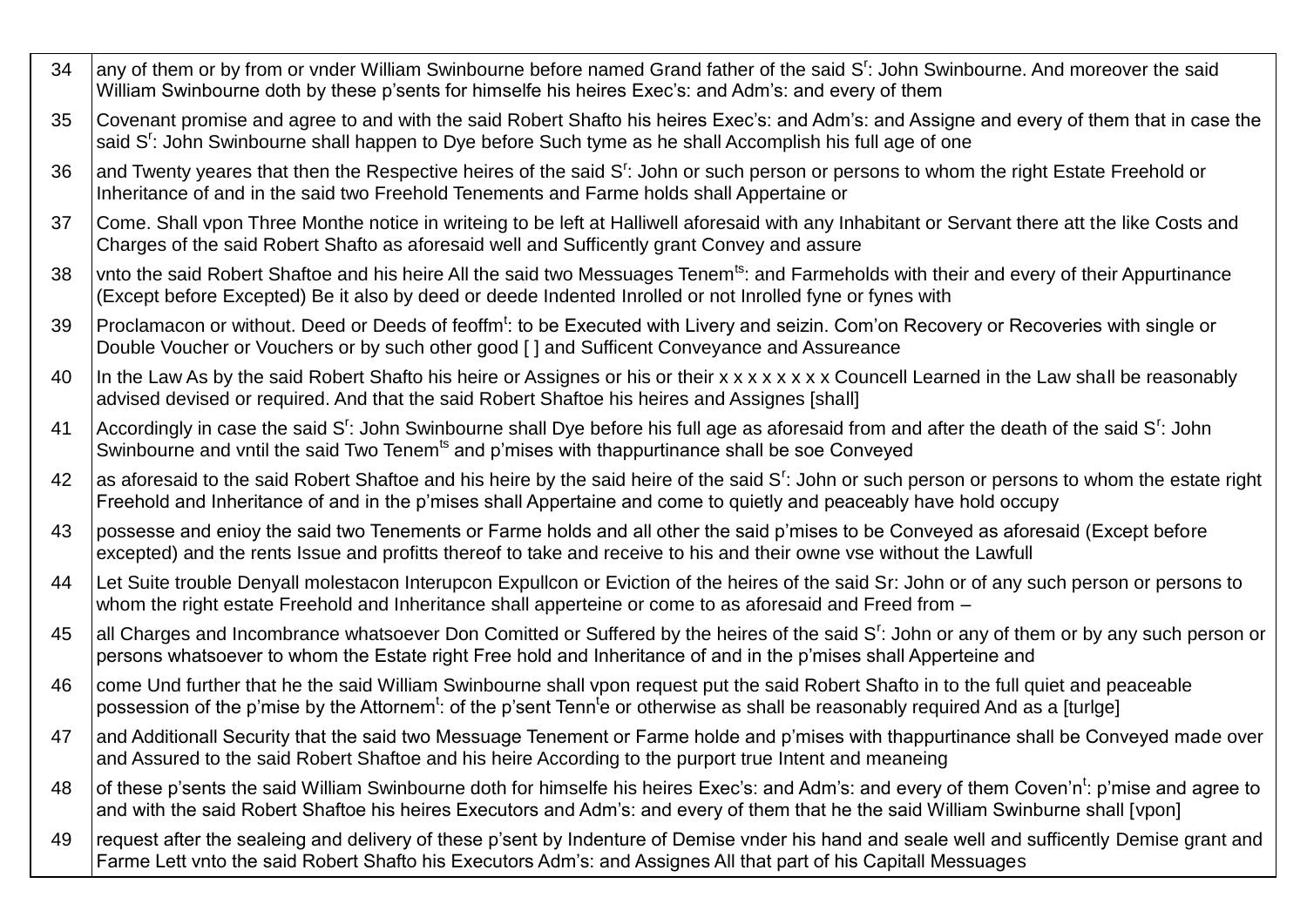- 50 or Tenement with thappurtinance called Halliwell a'to new Nafferton in the said County of Durham now in the Possession or occupacon of William Robinson To hold from the making the same Ind're vnto the full end and tearme of Five hundred yeare fully to be Compleat
- 51 and ended And that the said William Swinbourne shall therein Covenant that he is then seised in Fee of the same P'mises soe to be demised And hath power to let the same with such other Covenents therein As shalbe needfull to be given by the said William Swinborne to the
- 52 Isaid Robert Shafto nevertheless vnder this Condicon and Pvisoe in the same Ind'ure of lease to be expressed and mentioned that if the said two Tennen<sup>ts</sup>: in Benwell shall be Conveyed to the said Robert Shaftoe in mann<sup>r</sup>: as aforesaid #According to the Purport and
- 53 | true meaneing of these p'sents and the said William Swinbourne his heire Exec's: and Administrato's: shall p'forme fulfill and Keepe all and every the Covenants Articles and agreem<sup>ts</sup>. In these p'sents Menco'ed and on their and every of their parts to be observed p'formed fulfilled and
- 54 [kept] then the said Indenture of Demise soe to be made as aforesaid to be voyd and of no effect And with this further Covenant in the said Indenture by the said Robert Shafto that vntill the same Condicon be broken the said William Swinbourne his heires and Assigne
- 55 shall quietly hold and enioy the said p'mise soe to be demised as a [true C to] receive the rente Issue and profitt thereof to his and their owne vse anythinge herein Contained or in ^<the> saide Indenture to be Contained Notwithstanding And that vpon performance of
- 56 |the said Provisoe or Condition the Mortgage to be delivered ^<[vpptanetanccle]> **In cons[iderscon**]of all w<sup>c</sup>: premises the said Robert Shafto Ifhold for] himselfe his heires Executors and Adm's: and every of them Covenant grant [promse] and agree to and with the said
- 57 William Swinbourne his heires Exec's: and Adm's: and every of them that he the said Robert Shafto his Exec's: Adm's: or Assignes or [some of them] Shall and will well and truly Content & pay or cause to be paid vnto the said William Swinbourne party to these p'sents his Exec's: Adm's:
- 58 |or Assignes for and on the behalfe and for the Vse of the said S<sup>r</sup>:John Swinbourne the whole and Just Sum of one thowsand pounde of Lawfull money of England In manner & forme following. (that is to say) Seaven hundred pounds part thereof vpon the sealeing and
- 59 delivery of these p'sents Articles of Agreement. and one hundred pounde more of the said Summe of One Thowsand Pounde Att or before the feast of Penticost now next comeing after the Date hereof or within Fowerteene daye next after the said feast of Penticost
- 60  $\,$  and two hundred pounde more Residue and remainder of the said Sum[me] of One Thowusand pounde Att or before the feast of S<sup>t</sup>: Martyn the Bishopp in Winter which shall be In the year of our Lord one thowsand Six hundred Sixty and one or within Fowerteene –
- 61 |dayes next after the said feast of S<sup>t</sup>: Martyn the Bishopp in Winter which for s[ecu]reing the payment of w<sup>ch</sup>: Said sum of one hundred pounde and two hundred pounde at the respective daies and times aforesaid the said Robert Shaftoe party to these –
- 62 p'sent togeither and with Robert Shafto of Newcastle vpon Tyne Merchant and Alderman and father of the said Robert. Shall become bound vnto the said William Swinbourne in severall bonds in the severall Penell summe Double the sa[w]
- 63 said Principall monie of one hundred pounde and two hundred pounde. Also the said Robert Shaftoe doth for himselfe his hieres Exec's: and Adm's: and every of them further Covenent promise and agree by these p'sent to and with the said William Swinbourne his Exec's: and Adm's: and every of them That
- 64 he the said Robert Shafto his heir or Assigne shall and will at any tyme hereafter vpon [guift] demise grant and to Farme Lett vnto the said